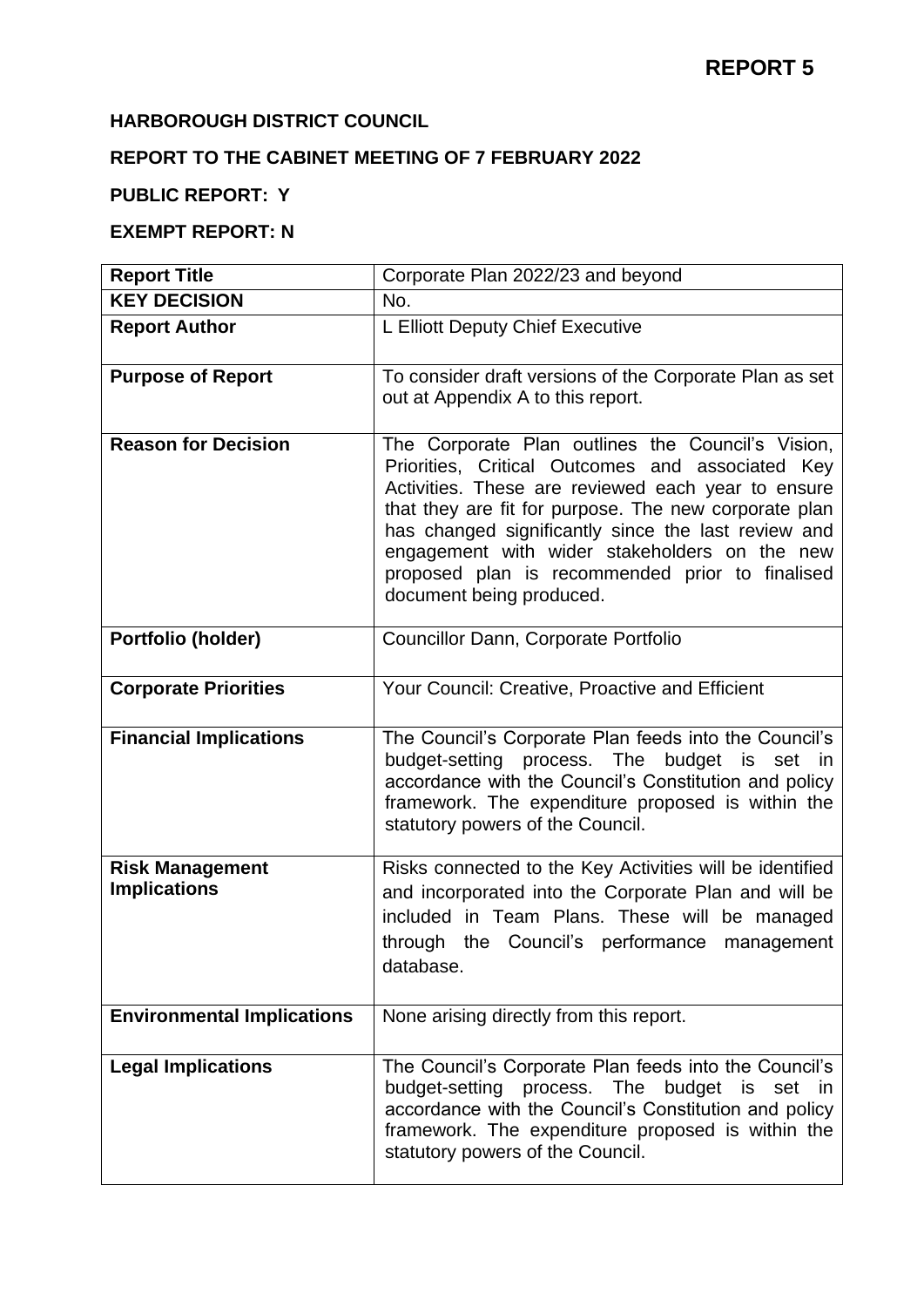| <b>Equality Implications</b>        | Matters of equality are considered as part of the<br>business planning process. Details of equality actions<br>relating to Key Activities outlined in the Corporate<br>Plan are identified in Team Plans, where appropriate,<br>the Council's performance<br>monitored via<br>and<br>management database. Decisions on major changes<br>to service delivery will have an equality impact<br>assessment undertaken before the decision is taken. |
|-------------------------------------|-------------------------------------------------------------------------------------------------------------------------------------------------------------------------------------------------------------------------------------------------------------------------------------------------------------------------------------------------------------------------------------------------------------------------------------------------|
| <b>Data Protection Implications</b> | None arising directly from this report.                                                                                                                                                                                                                                                                                                                                                                                                         |
| <b>Consultation</b>                 | Business Planning workshops were held with Cabinet<br>members and the Corporate Management Team to<br>prepare the Corporate Plan.                                                                                                                                                                                                                                                                                                               |
|                                     | An all-members' briefing session was held to inform all<br>members of the process and proposed draft plan<br>contents prior to it being submitted to Cabinet.                                                                                                                                                                                                                                                                                   |
|                                     | Performance Scrutiny Panel meeting 27 <sup>th</sup> January<br>2022 (Minutes attached) reviewed the draft document.                                                                                                                                                                                                                                                                                                                             |
|                                     | Public consultation is currently underway and will feed<br>into the final version of the plan.                                                                                                                                                                                                                                                                                                                                                  |
| <b>Background Papers</b>            | None.                                                                                                                                                                                                                                                                                                                                                                                                                                           |
| <b>Recommendation</b>               | review and<br>the<br>Τo<br>comment<br>proposed<br>on<br>Corporate Plan as attached at Appendix A                                                                                                                                                                                                                                                                                                                                                |

## 1. Introduction

- 1.1 The Corporate Plan outlines the Council's Vision, Priorities, and Critical Outcomes for the longer term and associated Key Activities for the coming year.
- 2 Key Facts
- 2.1 The Corporate Plan identifies high-level expected outcomes and performance measures of the Key Activities, which will add depth to what the Critical Outcomes will mean for communities in the district.
- 2.2 The Corporate Plan is a dynamic document, and the development of the Key Activities is an iterative process. For this reason, elements of the Corporate Plan will continue to be developed and may change because of further review and engagement of stakeholders, in particular the views of members, residents, and local businesses. Any proposed changes to the content of the Corporate Plan will be reflected in the final version brought to Council later in February 2022.
- 2.3 Uncertainty due to the ongoing coronavirus pandemic remains and the Council is in a period of substantial change following on from the budget setting process. In addition to this central government funding changes due for review have yet to